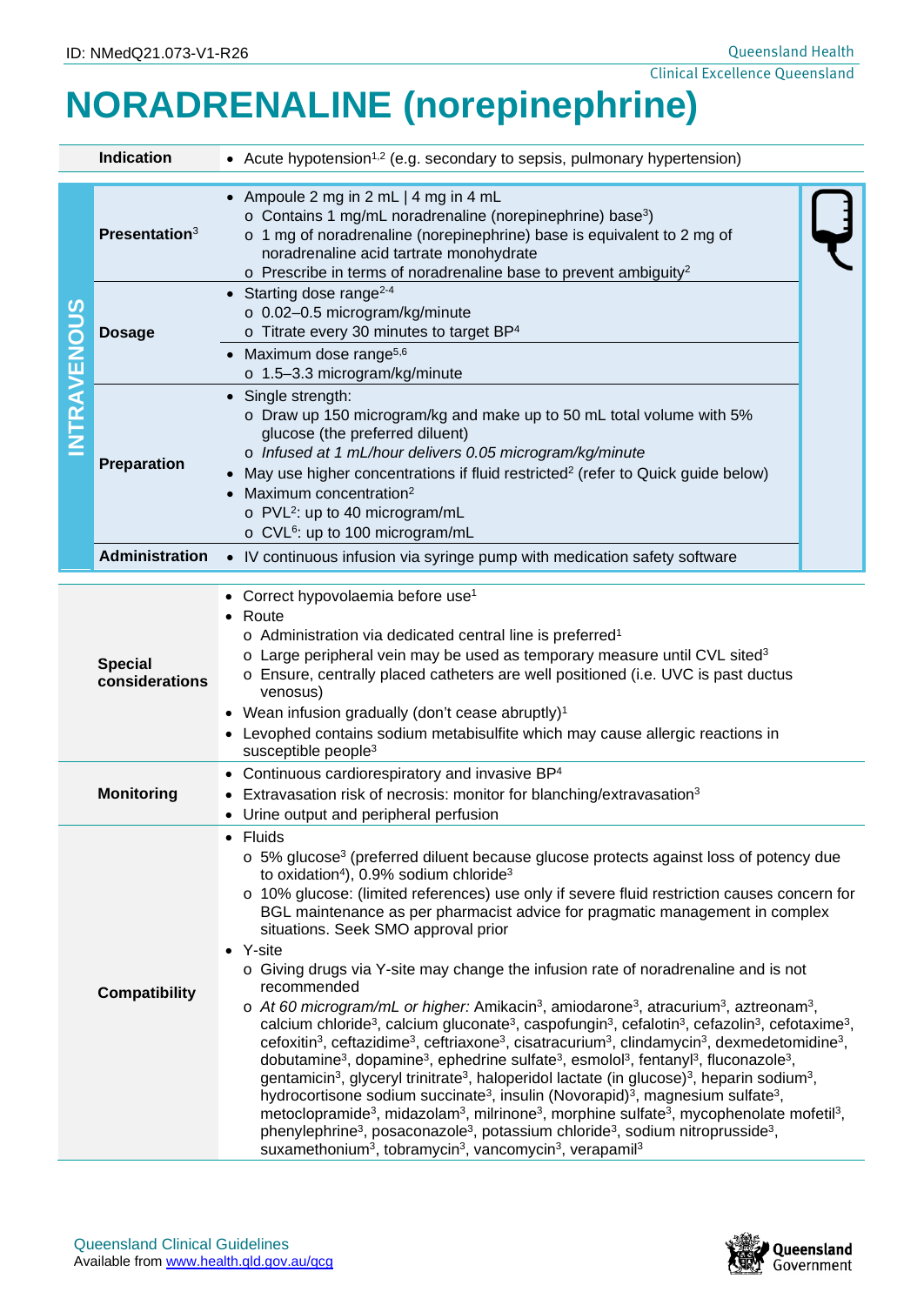| Incompatibility      | • Lipids incompatible, however if access limited, some evidence supports infusion via 3-<br>way tap. <sup>7</sup> Seek SMO approval prior to administration<br><b>Fluids</b><br>$\circ$ No information <sup>3</sup><br>• Drugs<br>$\circ$ Azathioprine <sup>3</sup> , benzylpenicillin <sup>3</sup> , folic acid <sup>3</sup> , foscarnet <sup>3</sup> , ganciclovir <sup>3</sup> , indometacin <sup>3</sup> ,<br>insulin (Actrapid) <sup>3</sup> , iron salts <sup>3</sup> , phenobarbital <sup>3</sup> , sodium bicarbonate <sup>3</sup> , incompatible with<br>alkalis and oxidising agents <sup>3</sup>              |  |  |  |
|----------------------|--------------------------------------------------------------------------------------------------------------------------------------------------------------------------------------------------------------------------------------------------------------------------------------------------------------------------------------------------------------------------------------------------------------------------------------------------------------------------------------------------------------------------------------------------------------------------------------------------------------------------|--|--|--|
| <b>Interactions</b>  | • Concurrent administration with esmolol predicted to increase the risk of hypertension and<br>bradycardia <sup>2</sup>                                                                                                                                                                                                                                                                                                                                                                                                                                                                                                  |  |  |  |
| <b>Stability</b>     | • Ampoule<br>o Store below 25 °C. Do not refrigerate. Protect from light <sup>1</sup><br>o Clear and colourless solution <sup>1</sup> . Do not use if discoloured or contains precipitate <sup>5</sup><br>Infusion<br>$\bullet$<br>$\circ$ Stable for 24 hours between 20-25 °C <sup>4</sup>                                                                                                                                                                                                                                                                                                                             |  |  |  |
| Side effects         | Blood pathology: plasma volume depletion with prolonged administration that needs to be<br>$\bullet$<br>corrected with fluid and electrolyte therapy <sup>8</sup><br>• Circulatory: hypertension with hyperthyroidism <sup>8</sup> , ischaemic injury <sup>4</sup> (renal and digital <sup>8</sup> ),<br>cardiac disturbance from overdose including severe hypertension, increased peripheral<br>resistance <sup>8</sup> , reflex bradycardia <sup>8</sup> and reduced cardiac output <sup>8</sup><br>Integumentary: injection site necrosis <sup>4</sup> -treat with phentolamine (in consultation with<br>pharmacist) |  |  |  |
| <b>Actions</b>       | • Acts predominantly on alpha-receptors and beta-receptors in the heart <sup>1</sup><br>Causes peripheral vasoconstriction ( $\alpha$ -adrenergic action) and a positive inotropic effect<br>$\bullet$<br>on the heart and dilation of coronary arteries ( $\beta$ -adrenergic action), resulting in an<br>increase in systemic blood pressure and coronary artery blood flow <sup>1</sup><br>• Onset of action and duration of effect is $1-2$ minutes and half-life is less than 3 minutes <sup>3</sup>                                                                                                                |  |  |  |
| <b>Abbreviations</b> | BGL: blood glucose level, BP: blood pressure, CVL: central venous line, SMO: most senior<br>medical officer, UVC: umbilical venous catheter                                                                                                                                                                                                                                                                                                                                                                                                                                                                              |  |  |  |
| <b>Keywords</b>      | Noradrenaline, norepinephrine, hypotension, levophed, sympathomimetic, vasopressor                                                                                                                                                                                                                                                                                                                                                                                                                                                                                                                                       |  |  |  |
|                      |                                                                                                                                                                                                                                                                                                                                                                                                                                                                                                                                                                                                                          |  |  |  |

# **Quick guide: noradrenaline (norepinephrine) IV INFUSION concentrations**

| <b>Strength</b>                                                                                                                                                                                                                                                                                                                                                                                                                                                                                           | <b>Noradrenaline base</b><br>$1$ mg/mL | <b>Total infusion</b><br>volume (mL) | <b>Infusion rate</b><br>(mL/hour) | <b>Delivers</b><br>(microgram/kg/minute) |  |  |
|-----------------------------------------------------------------------------------------------------------------------------------------------------------------------------------------------------------------------------------------------------------------------------------------------------------------------------------------------------------------------------------------------------------------------------------------------------------------------------------------------------------|----------------------------------------|--------------------------------------|-----------------------------------|------------------------------------------|--|--|
| Single                                                                                                                                                                                                                                                                                                                                                                                                                                                                                                    | 150 microgram/kg                       | 50 mL<br>ਹ<br>به                     | @ 1 mL/hour                       | 0.05 microgram/kg/minute                 |  |  |
| Double                                                                                                                                                                                                                                                                                                                                                                                                                                                                                                    | 300 microgram/kg                       | prefer<br>50 mL                      | @ 1 mL/hour                       | 0.1 microgram/kg/minute                  |  |  |
| 4x                                                                                                                                                                                                                                                                                                                                                                                                                                                                                                        | 600 microgram/kg                       | မွှ<br>50 mL<br>oon                  | @ 1 mL/hour                       | 0.2 microgram/kg/minute                  |  |  |
| 8x                                                                                                                                                                                                                                                                                                                                                                                                                                                                                                        | 1200 microgram/kg                      | $\overline{O}$<br>5%<br>50 mL        | @ 1 mL/hour                       | 0.4 microgram/kg/minute                  |  |  |
| If fluid restricted, concentrations higher than single strength may be indicated<br>A baby of 4.16 kg reaches maximum concentration of 100 microgram/mL at 8 x strength<br>A baby more than 4.16 kg needs 4 x strength or less to remain under 100 microgram/mL (maximum concentration)<br>The Queensland Clinical Guideline Neonatal Medicines is integral to and should be read in conjunction with this<br>monograph. Refer to the disclaimer. Destroy all printed copies of this monograph after use. |                                        |                                      |                                   |                                          |  |  |